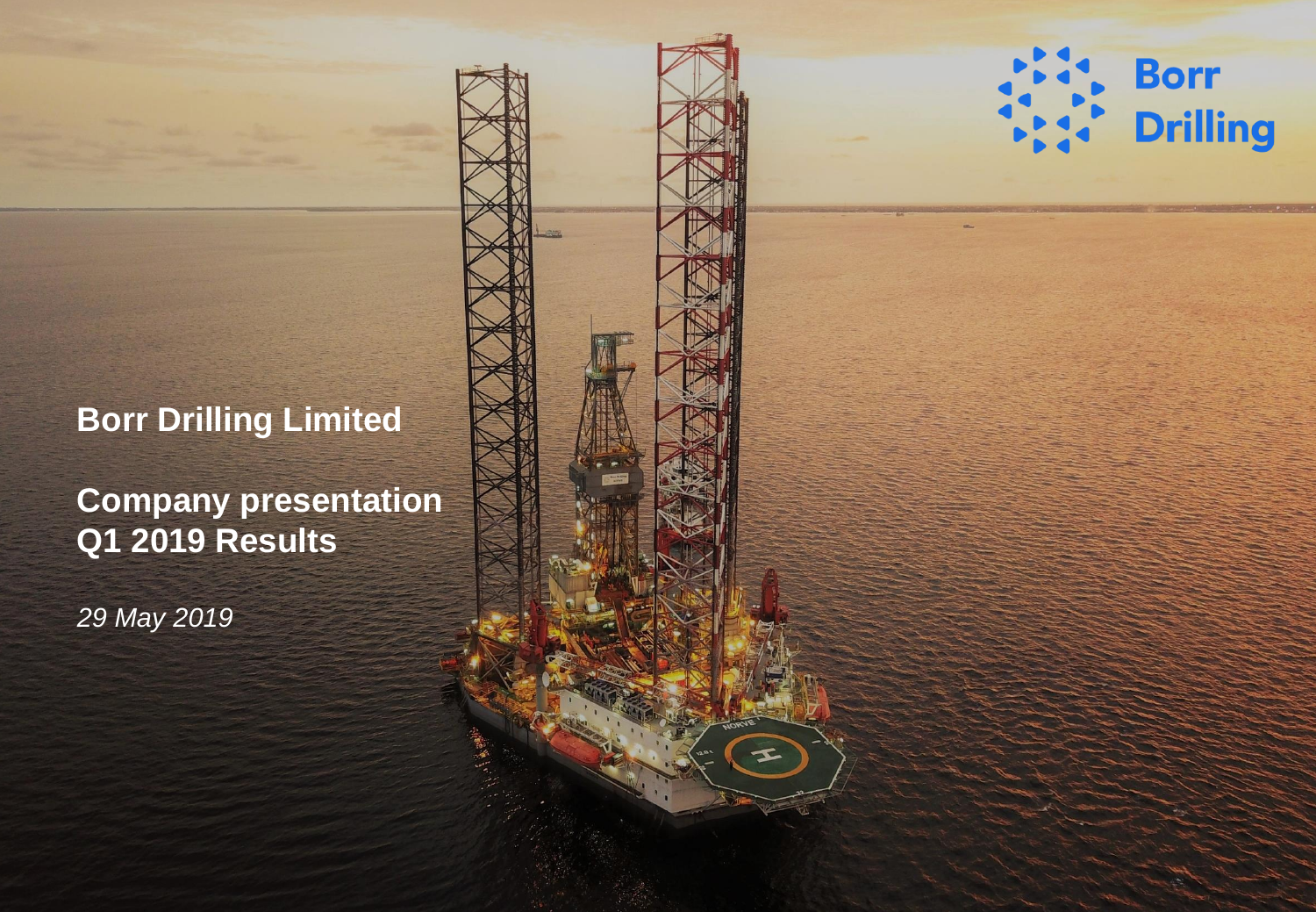### Important information and disclaimer

This presentation (the "Presentation") has been prepared by Borr Drilling Limited (the "Company") and sets forth general background information about the Company's activities current as at the date hereof. Information in t Presentation, including forecast financial information, should not be considered as advice or a recommendation to investors or potential investors in relation to holding, purchasing or selling securities or other financial instruments and does not take into account your particular investment objectives, financial situation or needs. Before acting on any information you should consider the appropriateness of the information having regard to t matters, any relevant offer document and in particular, you should seek independent financial advice. All transactions in securities and financial product or instrument involve risks, such risks include (among others) the or unanticipated market, financial or political developments and, in international transactions, currency risk.

No representation, warranty, or undertaking, express or implied, is made by the Company, its affiliates or representatives, and no reliance should be placed on, the fairness, accuracy, completeness or correctness of the in the opinions contained herein, for any purpose whatsoever. Neither the Company nor any of their advisors or representatives shall have any responsibility or liability whatsoever (for negligence or otherwise) for any loss h arising from any use of this Presentation or its contents or otherwise arising in connection herewith. All information in this Presentation is subject to updating, revision, verification, correction, completion, amendment materially and without notice. Neither the Company or its affiliates or agents undertake any obligation to provide the recipient with access to any additional information or to update this Presentation or any information o inaccuracies in any such information. The information contained in this Presentation should be considered in the context of the circumstances prevailing at the time and has not been, and will not be, updated to reflect mat developments which may occur after the date hereof.

Matters discussed in this Presentation and any materials distributed in connection herewith may constitute or include forward-looking statements. Forward-looking statements are statements that are not historical facts and identified by words such as "believes", "expects", "anticipates", "intends", "estimates", "will", "may", "continues", "should" and similar expressions. These forward-looking statements reflect the Company's beliefs, intent expectations concerning, among other things, the Company's results of operations, financial condition, liquidity, prospects, growth and strategies. Forward-looking statements include statements regarding: objectives, goals outlook and growth prospects; future plans, events or performance and potential for future growth; liquidity, capital resources and capital expenditures; economic outlook and industry trends; developments of the Company's the impact of regulatory initiatives: and the strength of the Company's competitors. Forward-looking statements involve risks and uncertainties because they relate to events and depend on circumstances that may or may not the future. The forward-looking statements in this Presentation are based upon various assumptions, many of which are based, in turn, upon further assumptions, including without limitation, management's examination of hist operating trends, data contained in the Company's records and other data available from third parties. Although the Company believes that these assumptions were reasonable when made, these assumptions are inherently subjec significant known and unknown risks, uncertainties, contingencies and other important factors which are difficult or impossible to predict and are bevond its control. Forward-looking statements are not quarantees of future and such risks, uncertainties, contingencies and other important factors could cause the actual results of operations, financial condition and liguidity of the Company or the industry to differ materially from those result implied in this Presentation by such forward-looking statements. No representation is made that any of these forward-looking statements or forecasts will come to pass or that any forecast result will be achieved and you ar not to place any undue influence on any forward-looking statement.

This Presentation and the information contained herein does not constitute or form a part of, and should not be construed as, an offer for sale or subscription of or solicitation or invitation of any offer to subscribe for securities of the Company and neither this Presentation nor anything contained herein shall form the basis of, or be relied on in connection with, any offer or commitment whatsoever. By reviewing this Presentation, you ack that you will be solely responsible for your own assessment of the market position of the Company and that you will conduct your own analysis and be solely responsible for forming your own view of the potential future perf the Company's business.

By reviewing this Presentation, you are deemed to have represented and agreed that you and any persons you represent are located outside of the United States. This Presentation is only addressed to and directed at persons member states of the European Economic Area who are "qualified investors" as defined in the Prospectus Directive (Directive 2003/71/EC) ("Qualified Investors"). In addition, in the United Kingdom, this Presentation is bein distributed only to, and is directed only at (i) investment professionals falling within Article 19(5) of the Financial Services and Markets Act 2000 (Financial Promotion) Order 2005 as amended (the "Order") or (ii) high n and other persons to whom it may lawfully be communicated, falling within Article 49(2)(a) to (d) of the Order (all such persons together as amended being referred to as "Relevant Persons"). This Presentation must not be a relied on (i) in the United Kingdom, by persons who are not Relevant Persons, and (ii) in any member state of the European Economic Area other than the United Kingdom, by persons who are not Qualified Investors. Any invest or investment activity to which this document relates is available only to Relevant Persons or Qualified Investors or will be engaged in only with Relevant Persons or Qualified Investors.

The information in this Presentation is given in confidence and the recipients of this Presentation should not base any behaviour in relation to qualifying investments or relevant products, as defined in the Financial Serv Markets Act 2000 ("FSMA") and the Code of Market Conduct, made pursuant to the FSMA, which would amount to market abuse for the purposes of the FSMA on the information in this Presentation until after the information has been made generally available. Nor should the recipient use the information in this Presentation in any way that would constitute "market abuse".

Neither this document nor any copy of it may be taken, released, published, transmitted or distributed, directly or indirectly, in or into the United States, Canada, Australia or Japan. Any failure to comply with this rest constitute a violation of United States, Canadian, Australian or Japanese 4C Securities laws. This document is also not for publication, release or distribution in any other jurisdiction where to do so would constitute a v relevant laws of such jurisdiction nor should it be taken or transmitted into such jurisdiction and persons into whose possession this document comes should inform themselves about and observe any such relevant laws. No mo securities or other consideration is being solicited, and, if sent in response to this Presentation or the information contained herein, will not be accepted.

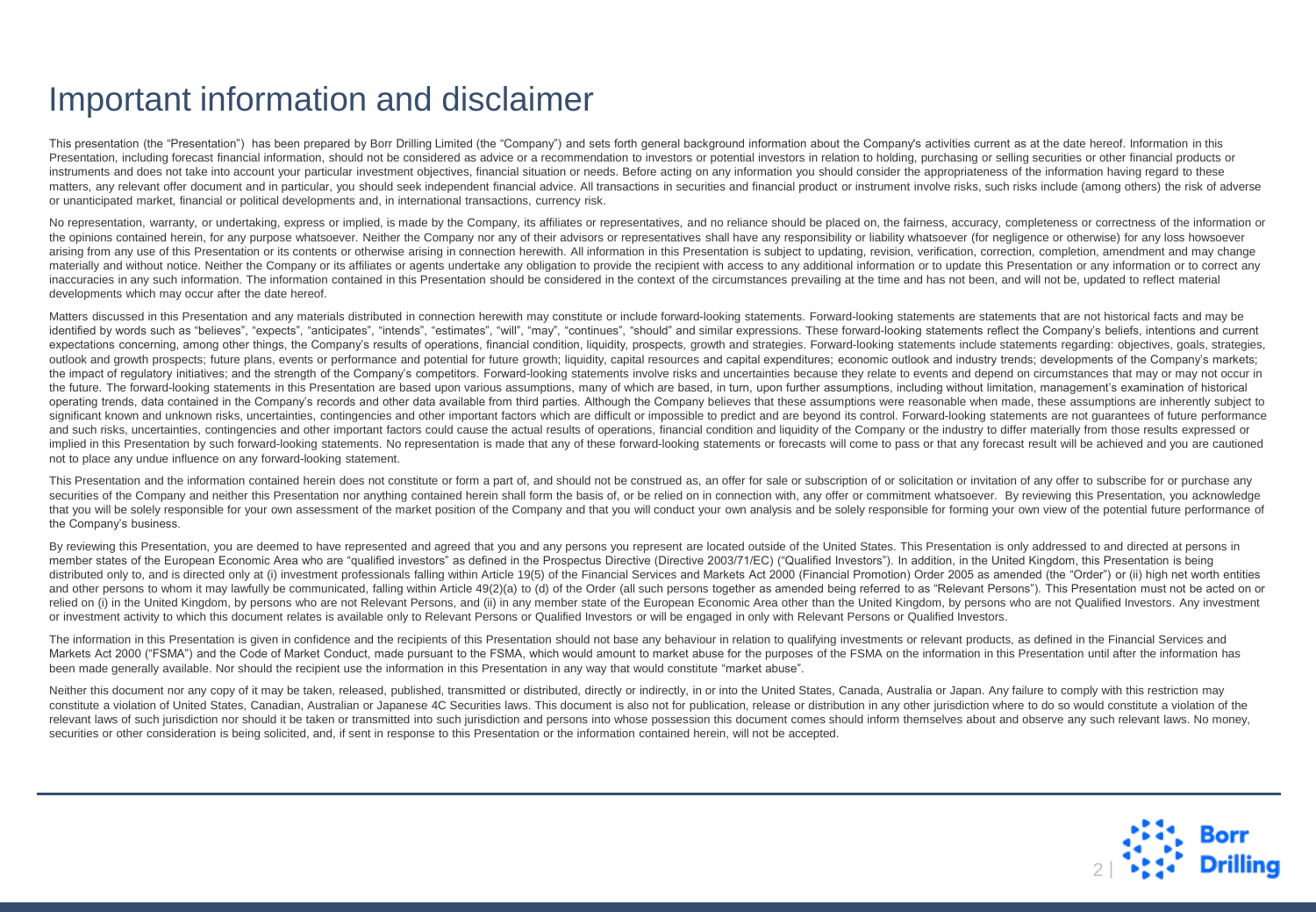### **Highlights**

- Operating revenues of US\$51.9 million, EBITDA of negative US\$15.3 million and net loss of US\$56.4 million for the first quarter of 2019
- Technical utilization for the operating rigs was 99.1% in the first quarter of 2019
- Secured commitment for US\$645 million financing with maturity in 3 years from 5 lenders
- Awarded two 18-month contracts for two premium newbuild jack-up rigs with Pemex in Mexico to commence mid-2019, under an integrated services model with our principal shareholder Schlumberger
- Purchased a KFELS Super B Bigfoot jack-up newbuild, the "Thor", from BOT Lease Co., Ltd. for a cash consideration of US\$122.1 million, compared to historic construction cost of approximately US\$240 million
- Completed the successful activation/reactivation and commencement of contracts for the premium jack-ups Gerd, Groa, Natt, Odin and Ran on time and below budget
- Entered into agreement to sell of three standard jack-up rigs for non-drilling activities, two of which were sold in May 2019, and the third expected to be sold early 2020

The Comany uses certain financial information calculated on a basis other than in accordance with accounting principles generally accepted in the United States (US GAAP) including EBITDA. EBITDA as used herein represent net loss less: depreciation and impairment of non-current assets, amortisation of contract backlog, net financials, gain from bargain purchase and income tax expense. EBITDA is included as a supplemental disclosure because the Company believes that the measure provides useful information regarding the Company's operational performance.

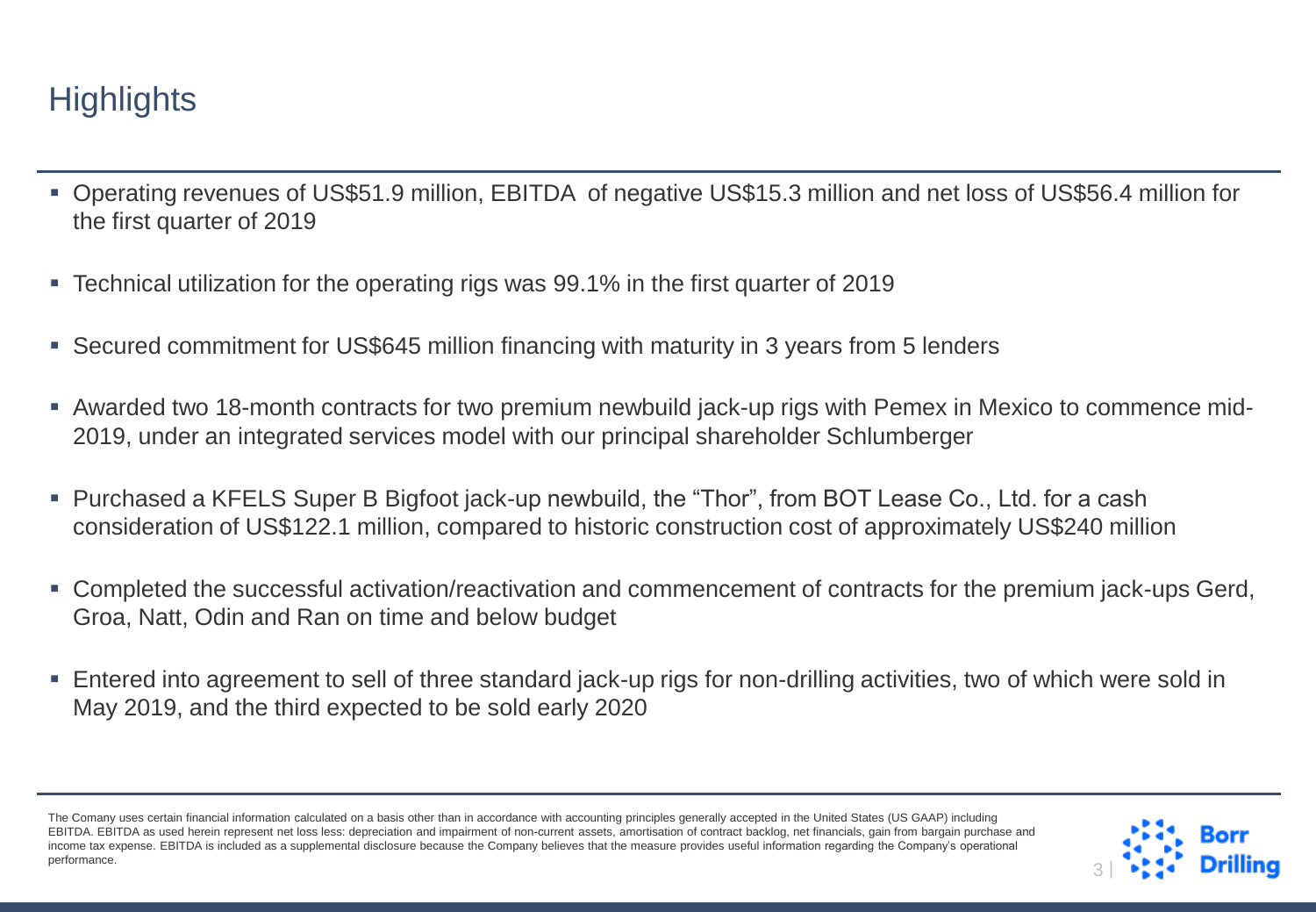## Key Financials Q1 2019

#### **Income Statement**

| <b>USDm</b>                            | Q1 2019 | Q4 2018 | FY 2018 |
|----------------------------------------|---------|---------|---------|
| <b>Operating revenues</b>              | 51.9    | 53.5    | 164.9   |
| Gain on disposals                      |         | 1.3     | 18.8    |
| Gain from bargain purchase             |         |         | 38.1    |
| Rig operating and maintenance expenses | (57.1)  | (59.5)  | (180.1) |
| Depreciation                           | (23.9)  | (23.8)  | (79.5)  |
| Impairment                             | (11.4)  |         |         |
| Amortisation of contract backlog       | (7.4)   | (8.5)   | (24.2)  |
| G&A                                    | (10.1)  | (10.8)  | (38.7)  |
| <b>Restructuring costs</b>             |         | (3.2)   | (30.7)  |
| <b>Total operating expenses</b>        | (109.9) | (105.8) | (353.2) |
| <b>Operating loss</b>                  | (58.0)  | (51.0)  | (131.4) |
| Total other income (expenses)          | 1.8     | (59.2)  | (57.0)  |
| Loss before income taxes               | (56.2)  | (110.2) | (188.4) |
| Tax                                    | (0.2)   | (0.5)   | (2.5)   |
| <b>Net loss</b>                        | (56.4)  | (110.7) | (190.9) |
| Basic loss per share (\$/share)        | (0.11)  | (0.21)  | (0.37)  |

#### **Comments Q1 2019**

- On average 9.1 operating rigs in the first quarter. ■ Rig operating and maintenance expenses affected by reactivation costs of \$7.6 million for the "Ran" **.** Impairment relates to the anticipated sale of the cold stacked, standard jack-up rig "Eir", sale to be completed early in 2020 for \$3 million with subjects. ■ Amortization of contract backlog decreased by \$1.1 million q-on-q due to the expiration of acquired contracts from the Paragon transaction. ▪ G&A incl. \$2.0 million non-cash charges linked to longterm share option program
- Total other income (expenses) includes
	- interest expense of US\$13.0 million. (additionally, interest of US\$5.8 million was capitalized in the quarter)
	- mark-to-market gains on forward contracts relating to marketable securities of US\$11.5 million, and
	- a mark-to-market gain on the Call Spread derivative related to the Company's convertible bonds of US\$3.6 million

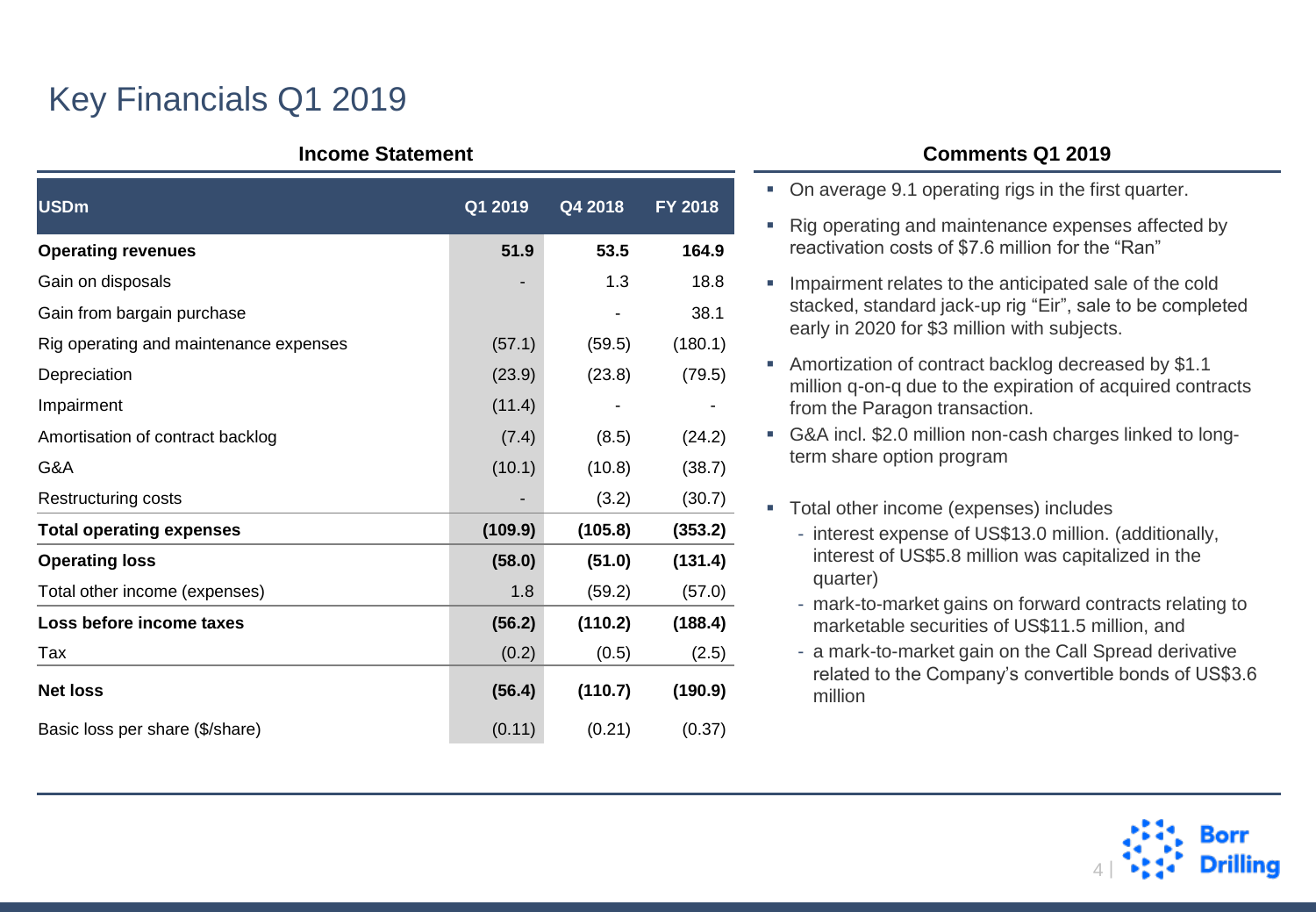### Key Financials Q1 2019

#### **Balance Sheet Key Numbers**

| <b>USDm</b>               |         | Q1 2019 Q4 2018 Q1 2018 |         |
|---------------------------|---------|-------------------------|---------|
| Total assets              | 3.098.4 | 2.913.7                 | 2,137.3 |
| <b>Total liabilities</b>  | 1,626.6 | 1,380.2                 | 467.2   |
| Total equity              | 1,471.8 | 1,533.5                 | 1,670.1 |
| Cash and cash equivalents | 29.4    | 27.9                    | 51.5    |
| Restricted cash           | 29.4    | 63.4                    | 55.0    |

#### **Movements in the quarter**

- **Total assets increased by US\$184.7 million primarily due to** 
	- Acquisition of "Thor" at the end of March 2019
	- Delivery of the newbuilding "Njord" in January

Offset by:

- Ordinary depreciation
- Impairment of US\$11 million
- Total liabilities increased by US\$246.4 million, mainly attributable to
	- US\$87.0 million in long-term debt related to the delivery financing for the newbuilding "Njord"
	- US\$95.0 million drawdown on the revolving credit facilities
	- US\$60.0 million drawdown on the bridge loan facility related to the acquisition of the Thor
	- offset by a reduction in the liability pertaining to unrealised losses on forward contracts related to marketable securities of US\$11.5 million
- Total available free liquidity (cash and cash equivalents excluding restricted cash, plus available amounts under credit facilities) at the end of the first quarter was US\$164.4 million, including undrawn amounts under credit facilities of US\$135.0 million.

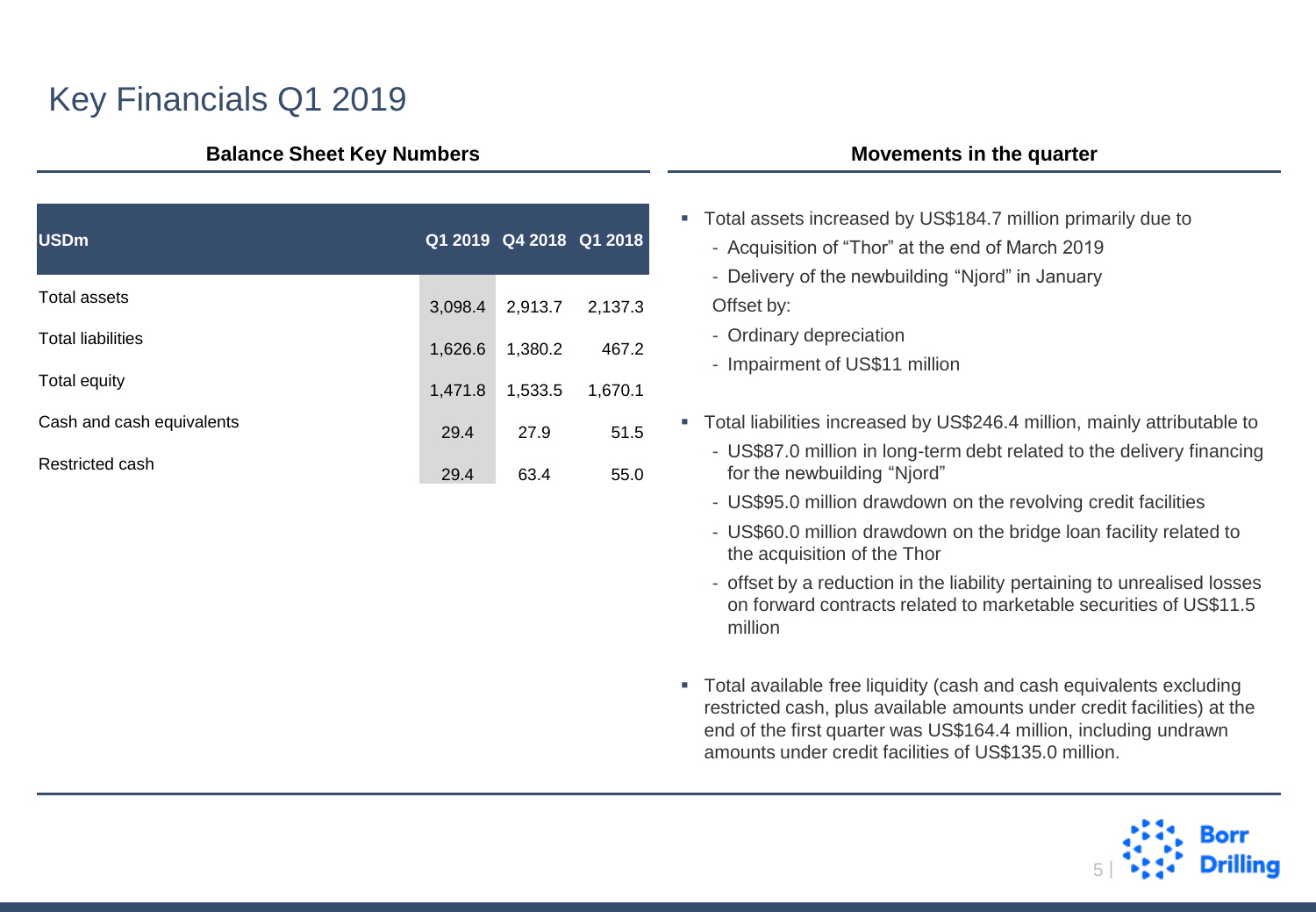### Fleet Status Report May 2019

#### **Contractual Developments**

|                          |    | Operating /<br>Committed | Available | <b>Cold Stack</b> | <b>Under</b><br>Construction |
|--------------------------|----|--------------------------|-----------|-------------------|------------------------------|
| <b>Premium Jack-Ups</b>  | 30 | 12                       |           |                   |                              |
| <b>Standard Jack-Ups</b> |    |                          |           | $4*$              |                              |
| <b>Total Jack-Ups</b>    | 34 |                          |           |                   |                              |
| Semi - Submersible       |    |                          |           |                   |                              |
| <b>Total Fleet</b>       | 35 | 16                       |           |                   |                              |

#### **Other Fleet Updates**

| <b>Time</b> | <b>Rig</b>   | <b>Client</b>        | <b>Contract status</b>                  |
|-------------|--------------|----------------------|-----------------------------------------|
| Apr-19      | Odin         | PanAmerican          | <b>Commenced contract</b>               |
| Apr-19      | Gerd         | Exxon                | <b>Commenced contract</b>               |
| Apr-19      | <b>Natt</b>  | First E&P            | <b>Commenced contract</b>               |
| Apr-19      | Ran          | <b>Spirit Energy</b> | <b>Commenced contract</b>               |
| $May-19$    | Groa         | Exxon                | <b>Commenced contract</b>               |
| $May-19$    | Prospector 5 | <b>Neptune</b>       | <b>Commenced contract</b>               |
| $May-19$    | <b>Mist</b>  | Vestigo              | <b>Commencement May 30, 2019</b>        |
| $May-19$    | Grid         | Pemex                | <b>Commenced mobilisation to Mexico</b> |
| $May-19$    | Gersemi      | Pemex                | <b>Commenced mobilisation to Mexico</b> |

\* Includes Eir, which is under sales agreement, expected to be concluded early 2020, subject to conditions

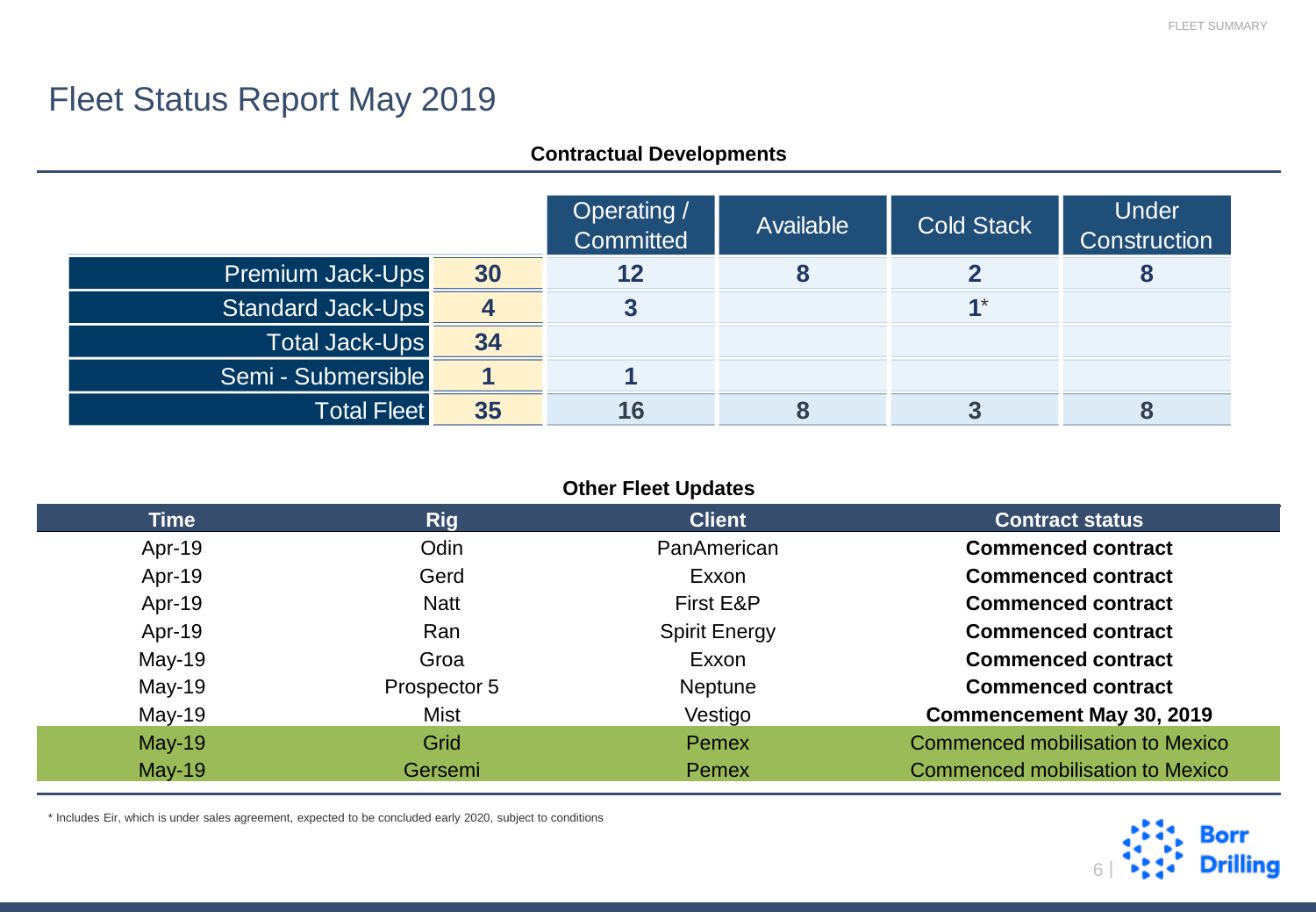### Operating and Contracted fleet developments



**Growth from 1 to 13 operating rigs in 18 months, and 3 future contracts/commitments**

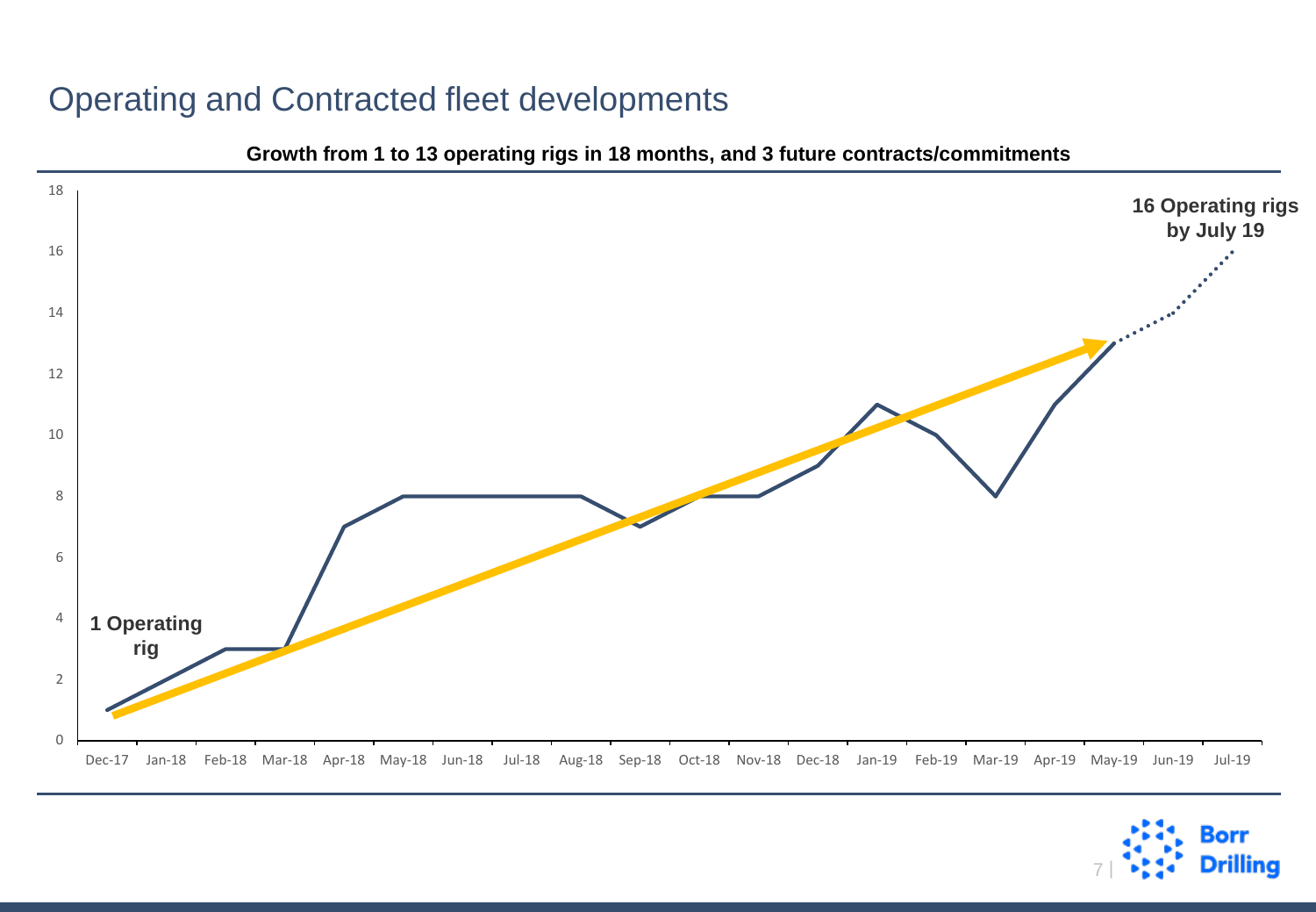### New long-term financing facilities



#### **Remaining capex USDm**

|                 |               |      | <b>Remaining to</b> |       | <b>Committed</b> |                 |
|-----------------|---------------|------|---------------------|-------|------------------|-----------------|
| <b>Rig name</b> | Delivery date | Paid | be paid             | Total | financing        | <b>Residual</b> |
| Heimdal         | Oct-19        | 57.6 | 86.4                | 144.0 | 86.4             | ۰               |
| Hild            | Jan-20        | 57.6 | 86.4                | 144.0 | 86.4             |                 |
| Hermod          | Apr-20        | 57.6 | 86.4                | 144.0 | 86.4             |                 |
| Huldra          | <b>Jul-20</b> | 57.6 | 86.4                | 144.0 | 86.4             |                 |
| Tivar           | <b>Jul-20</b> | 25.0 | 153.4               | 178.4 | 50.0             | 103.4           |
| Heidrun         | Oct-20        | 57.6 | 86.4                | 144.0 | 86.4             |                 |
| Vale            | Oct-20        | 25.0 | 147.4               | 172.4 | 130.0            | 17.4            |
| Var             | $Dec-20$      | 25.0 | 147.4               | 172.4 | 130.0            | 17.4            |

Debt repayments shown a fully drawn basis

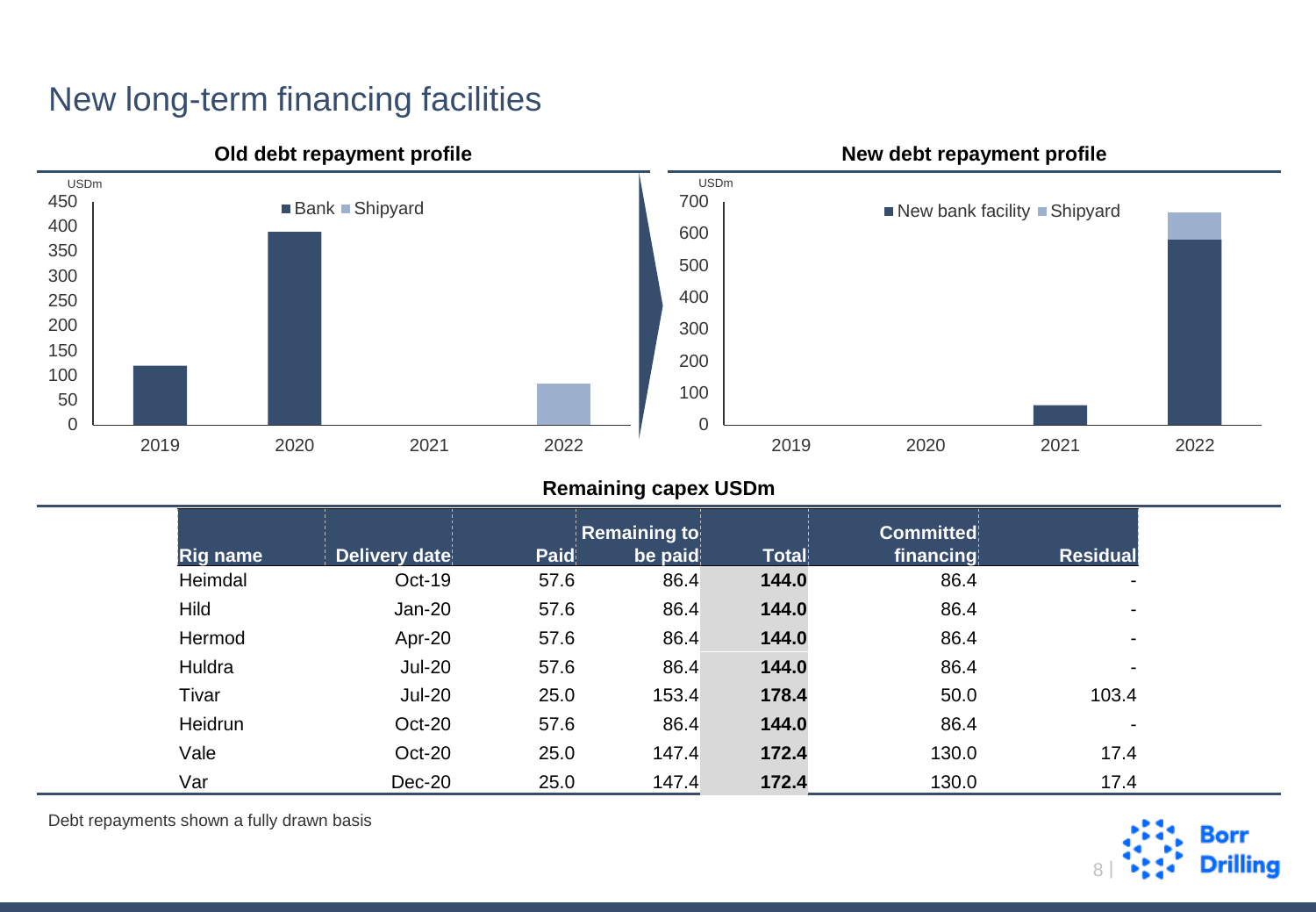### Low leverage in the current market

| Day rate scenario                |                    | Current market | Average 10y | Last 10y peak |
|----------------------------------|--------------------|----------------|-------------|---------------|
| Day-rate                         | USDk/day           | 100,000        | 145,000     | 250,000       |
| <b>Utilisation</b>               |                    | 98%            | 98%         | 98%           |
| Opex and G&A                     | USDk/day           | 50,000         | 50,000      | 50,000        |
|                                  |                    |                |             |               |
| EBITDA pr rig (USDm)             | USDm/year          | 18             | 34          | 71            |
|                                  |                    |                |             |               |
| Est. fully invested NIBD* pr rig | <b>USDm</b>        | 73             | 73          | 73            |
|                                  |                    |                |             |               |
| NIBD/EBITDA                      | $\pmb{\mathsf{X}}$ | 4.2            | 2.2         | 1.0           |

\*NIBD/rig using estimated total debt in Borr Drilling when fully invested, divided by 30 premium rigs. Illustrative table

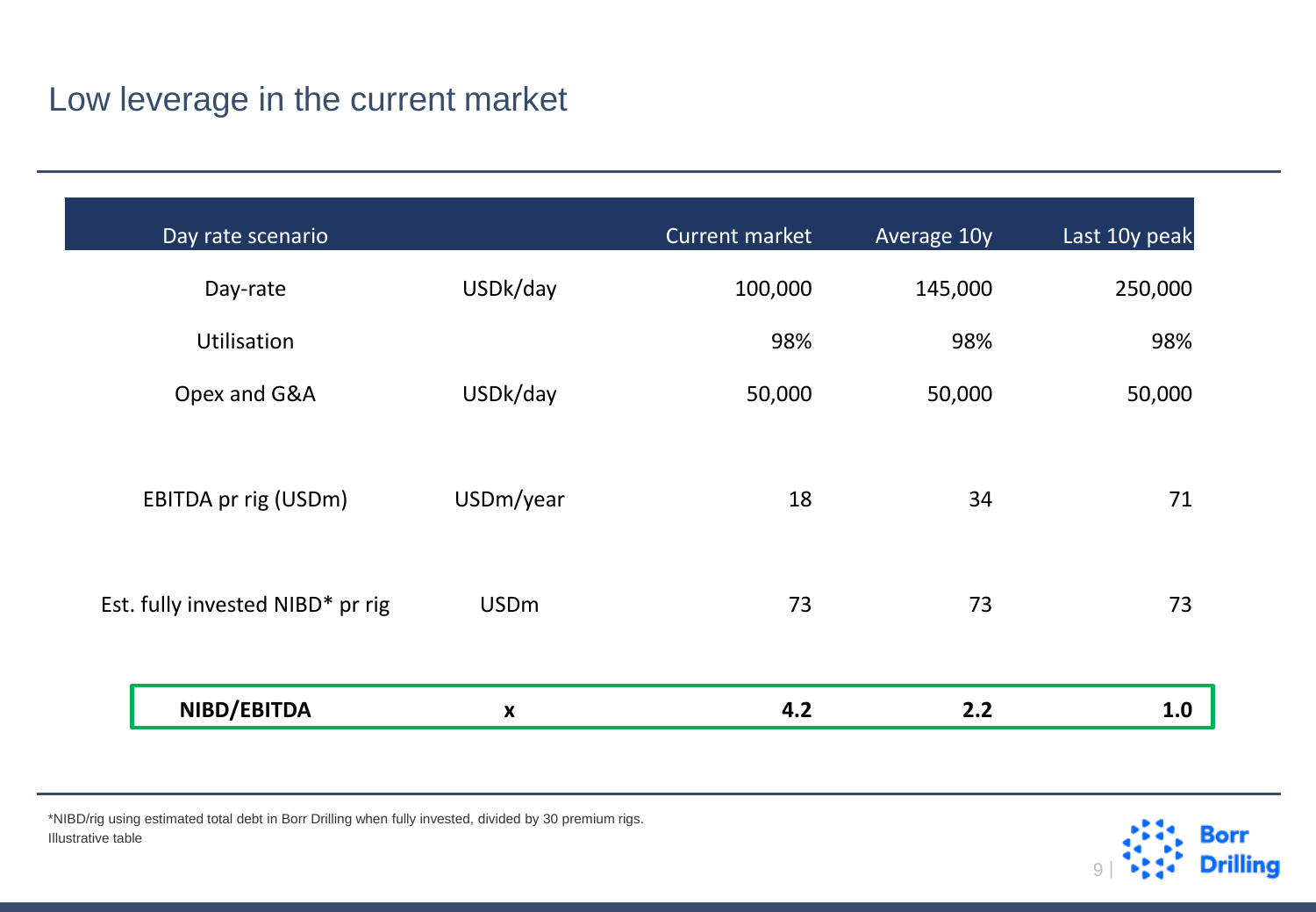### Tender activity up >100% - day rates up 100% - its happening now



Source: Fearnley, Borr Drilling

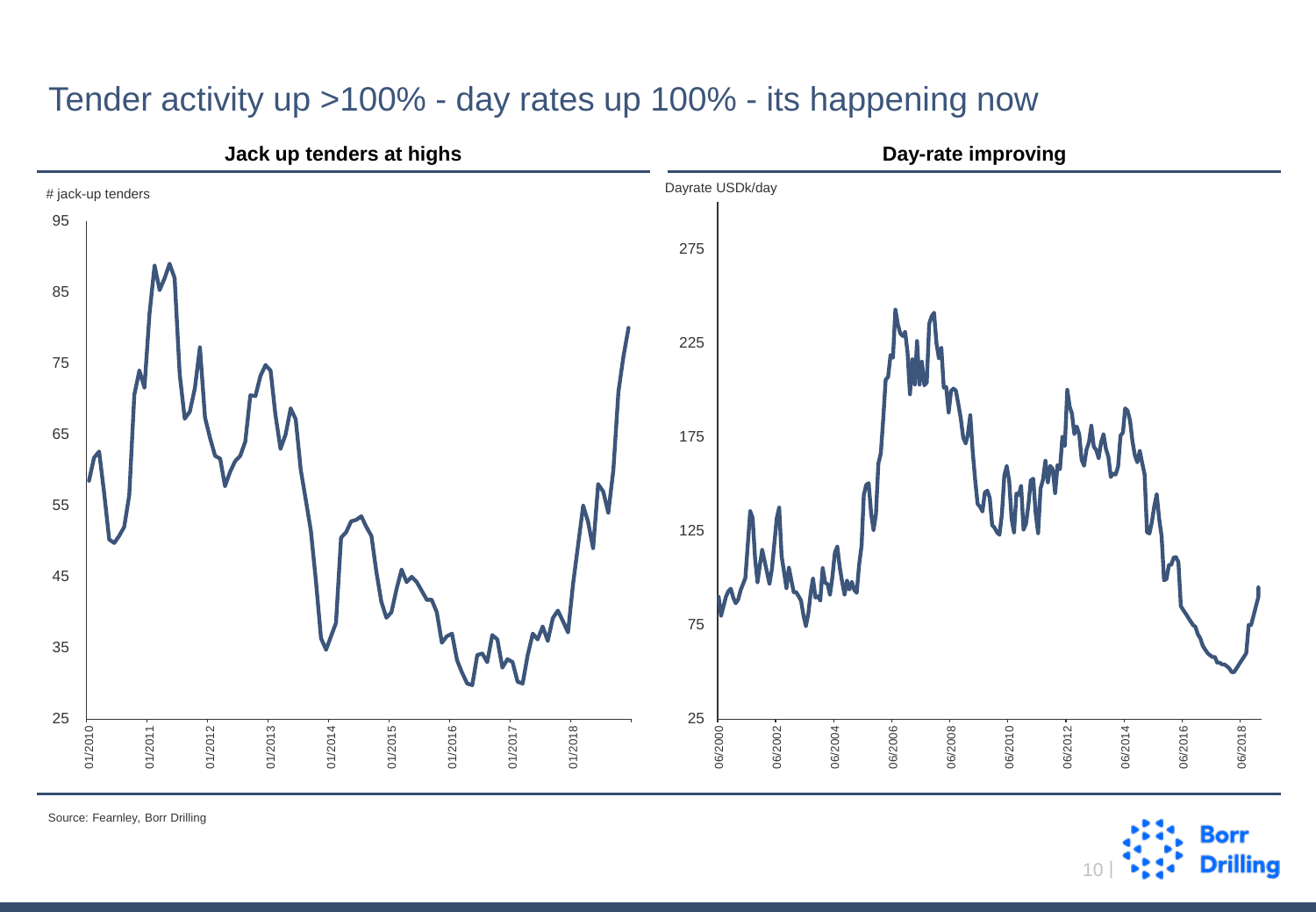### Market trends confirming the modern rig strategy

#### 80.7% 85.1% 72.9% 67% 72% 77% 82% 87% 92% Dec 2017 Mar 2018 Jun 2018 Sep 2018 Dec 2018 Mar 2019 ◆ 91.1% Marketed Utilization (%) **Adjusted** Modern (>=2000) **Adjusted** Modern (>=2000) Standard (<2000) Average





### **Marketed Utilization continues to trend upwards...** Modern JU availability is tight

| Supply and Demand Matrix<br><b>Modern Rigs</b> | # of Rigs |
|------------------------------------------------|-----------|
| <b>Total Fleet</b>                             | 284       |
| Not Marketed                                   | (9)       |
| <b>Marketed Fleet</b>                          | 275       |
| Marketed Utilization                           | 85.1%     |
| Idle / Stacked - Regional Reach                | (18)      |
| Marketed Fleet (Adjusted)                      | 257       |
| <b>Marketed Utilization (Adjusted)</b>         | 91.1%     |
| <b>Contracted Fleet</b>                        | 234       |
| <b>Available - Borr</b>                        | 8         |
| Available - Other                              | 15        |
| Available (Adjusted)                           | 23        |

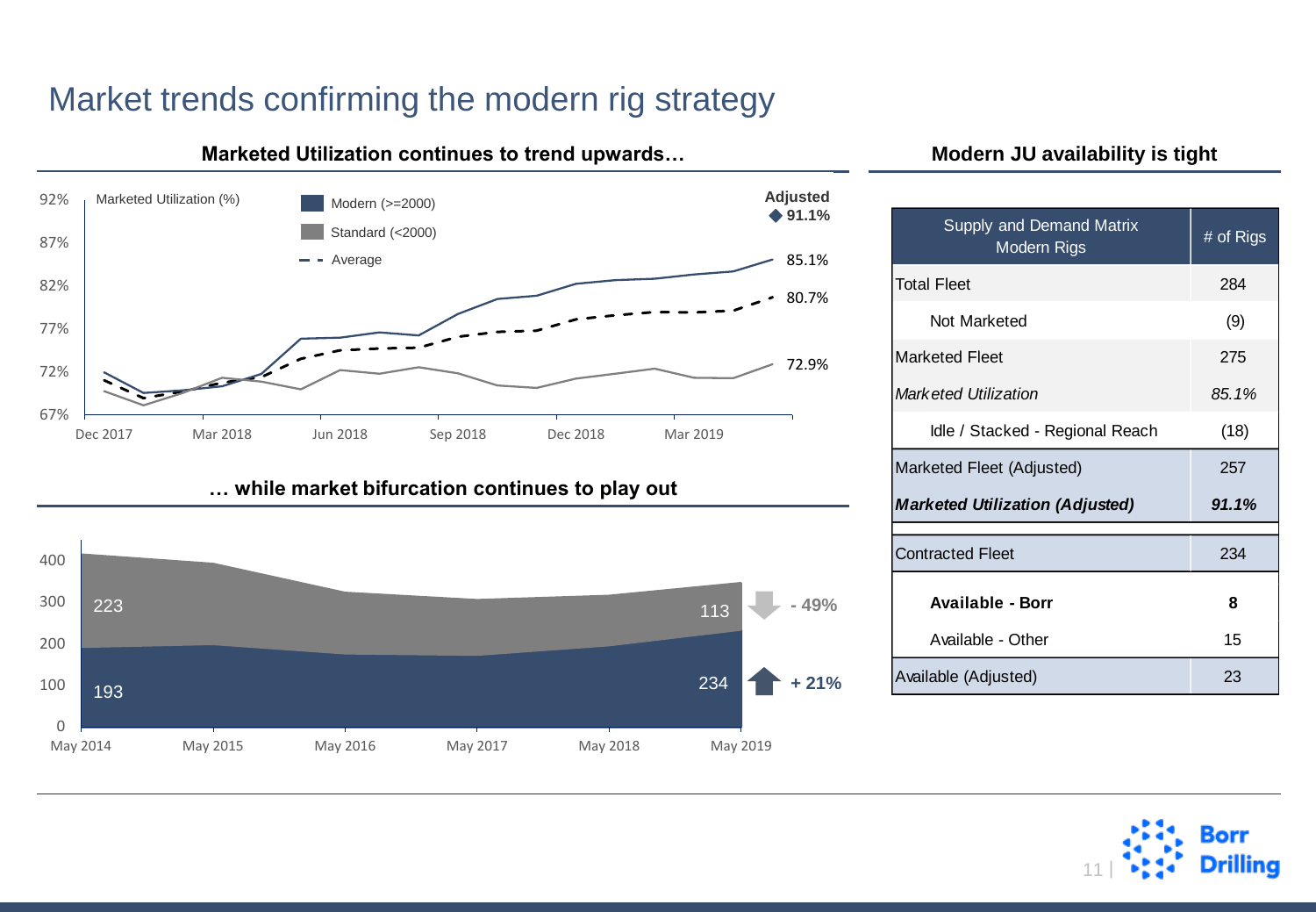### Marketed Utilization and Fleet Size in key jack-up markets



Source: IHS Petrodata, Independent Leg Cantilever units Modern rigs = built in 2000 or after

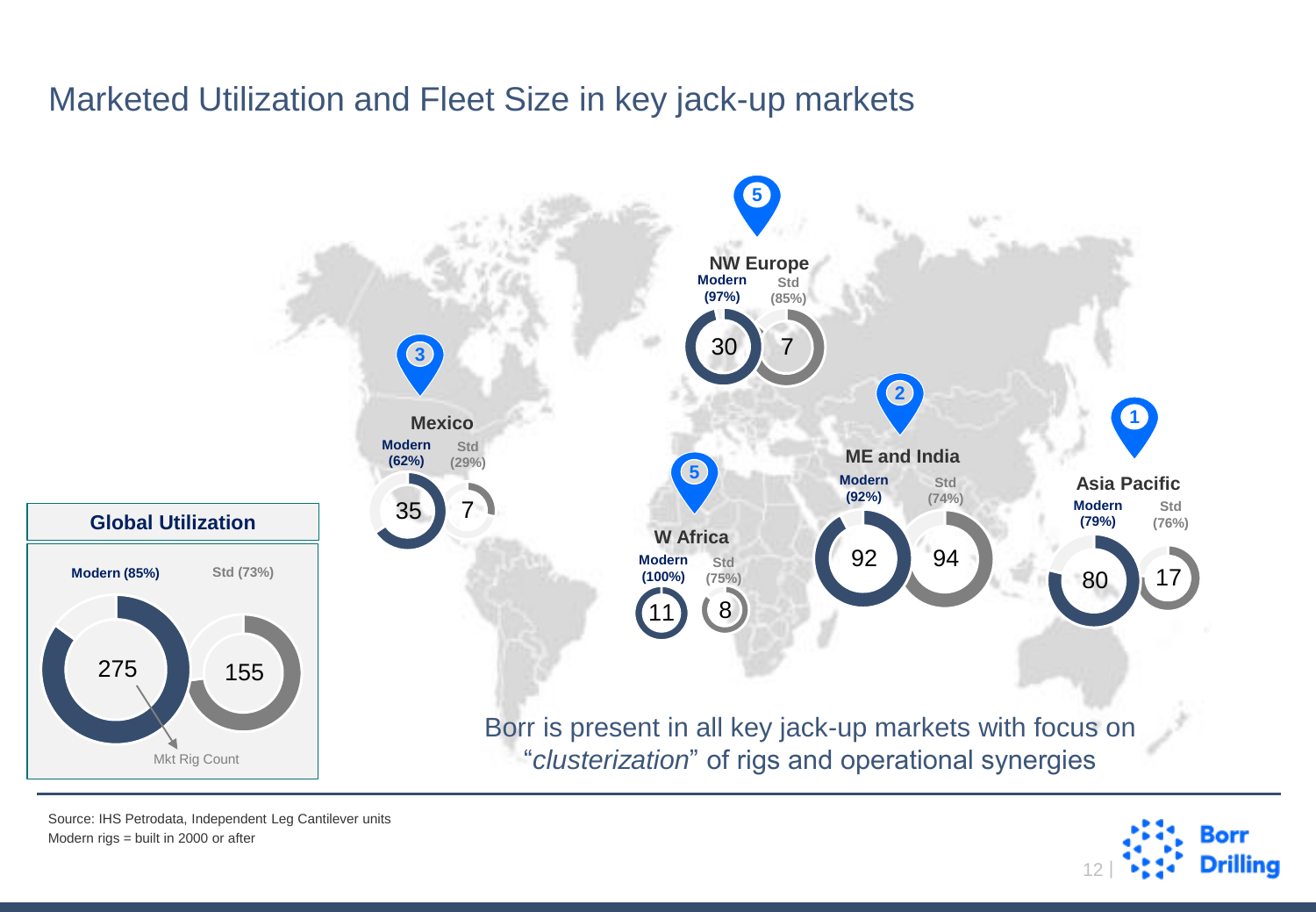

### You need to drill to get oil – Mexico activity coming back

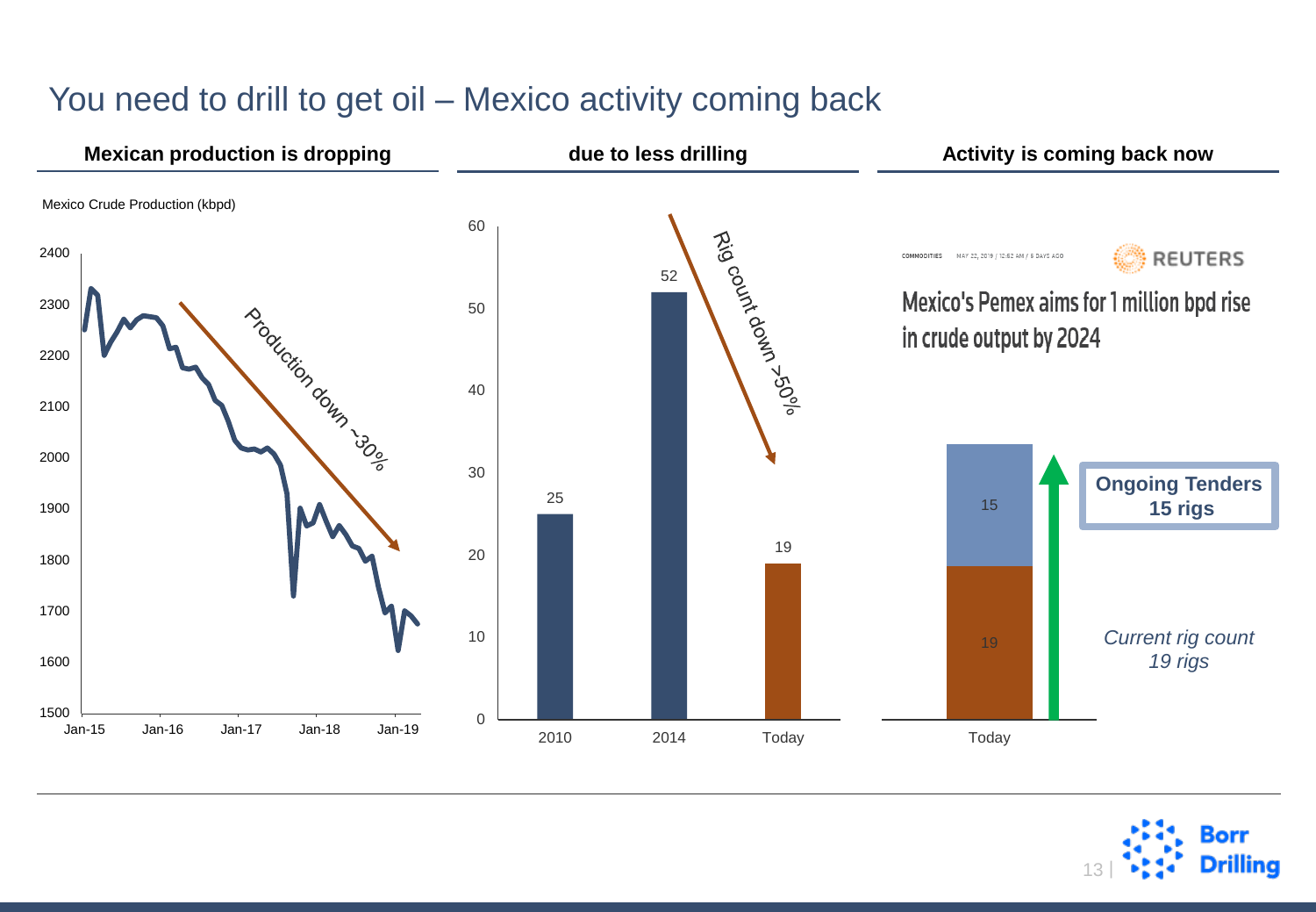### Standard vs Modern rigs



### *Mist has a record of drilling 74 wells in one year*

Source: well data from recent exploration well drilled by premium jack up Mist

<sup>1</sup> Based on Spread Cost of \$180,000 per Day

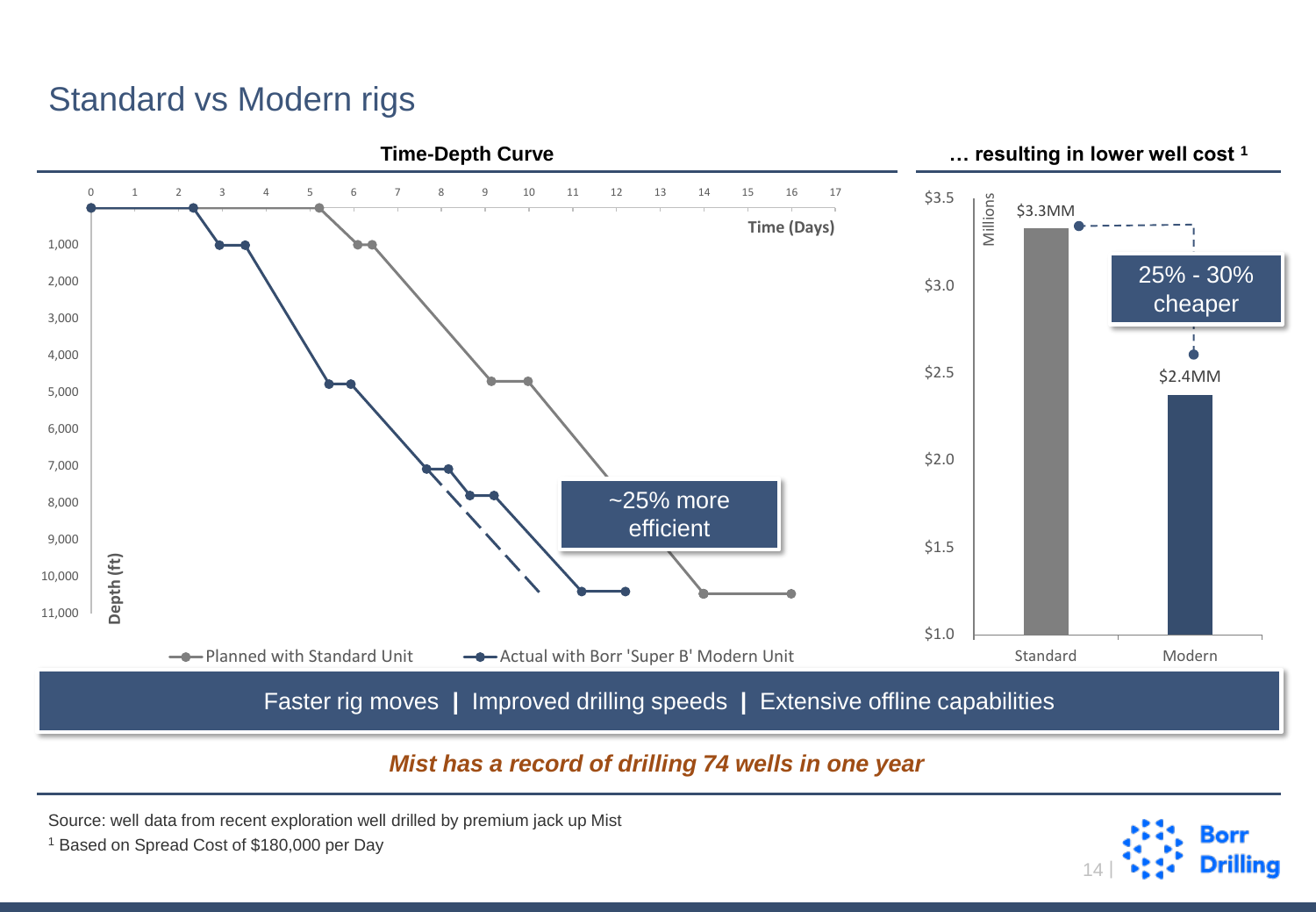### Some reflections about the drilling and stock market

| <b>Area</b>                 | <b>Current USD/day</b> | $\sim$ 9 months ago | <b>Delta</b> |
|-----------------------------|------------------------|---------------------|--------------|
| South-east Asia             | 60-85k                 | 40-60k              | 40%          |
| North Sea                   |                        |                     |              |
| JU2000/Super A              | 85-115k                | 70-90k              | <b>22%</b>   |
| Old high-spec               | 65-80k                 | 50-60k              | 32%          |
| Middle-East                 |                        |                     |              |
| Saudi Aramco                | 70-80k                 | 60k                 | 25%          |
| Competitive areas           | 50-70k                 | 35-50k              | 41%          |
| Special jobs                | 90-105k                |                     |              |
| <b>West-Africa</b>          | 70-95k                 | 50-80k              | <b>27%</b>   |
| India                       | 30-40k                 | 25-35k              | <b>17%</b>   |
| <b>US GoM</b>               | 80-90k                 | 60-80k              | 21%          |
| Borr # of rigs in committed | 16                     | 8                   | 100%         |
| Borr share price            | 18                     | 36                  | $-50%$       |

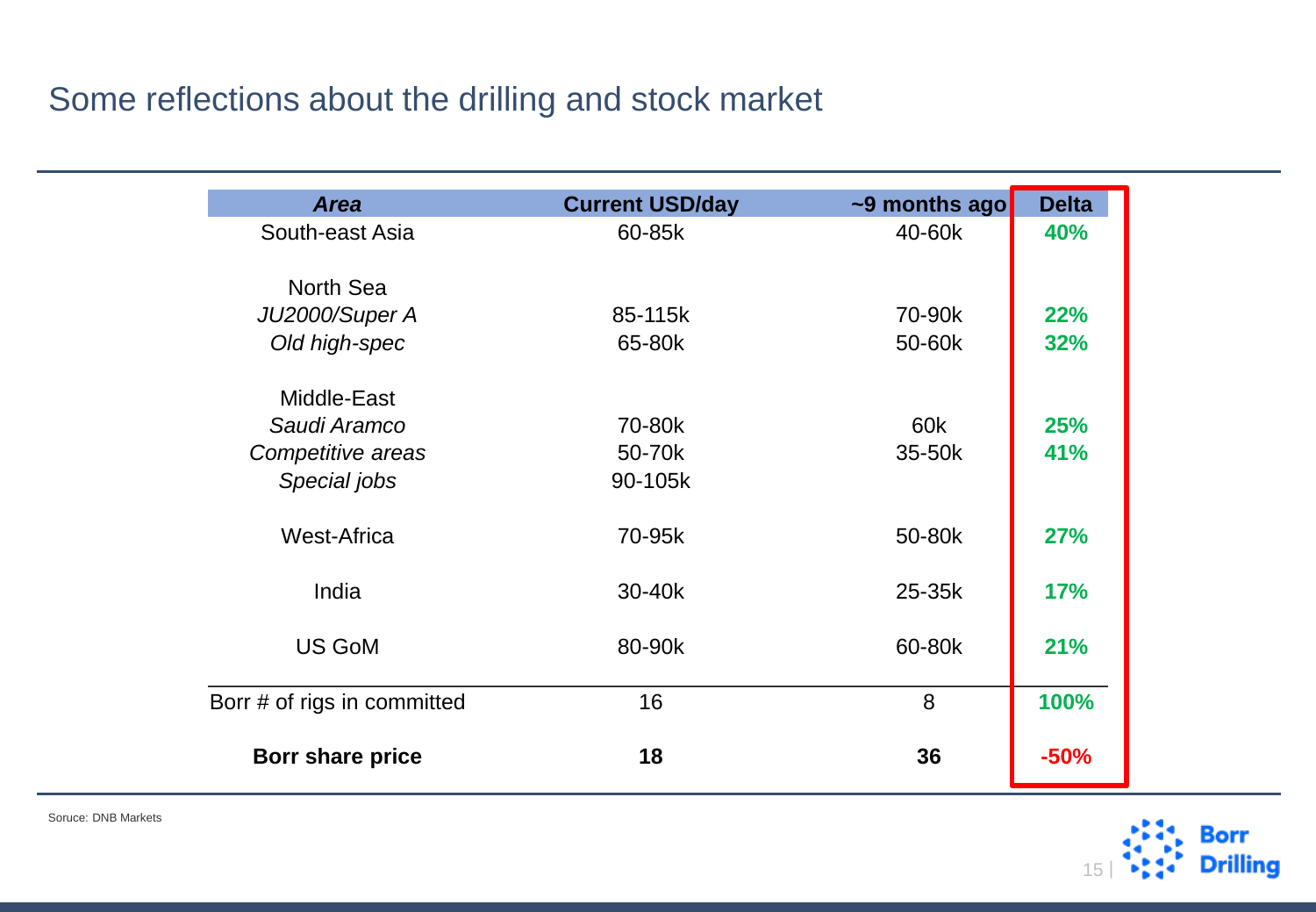### **Conclusion**

Company to be fully financed with long-term facilities

Positive cash-flow from operations after interest expected in Q3 2019

Record tender activity – leading day rates above USD100k/day

Delivering on integrated business model with Schlumberger

Expect most of the open capacity sold out before year-end